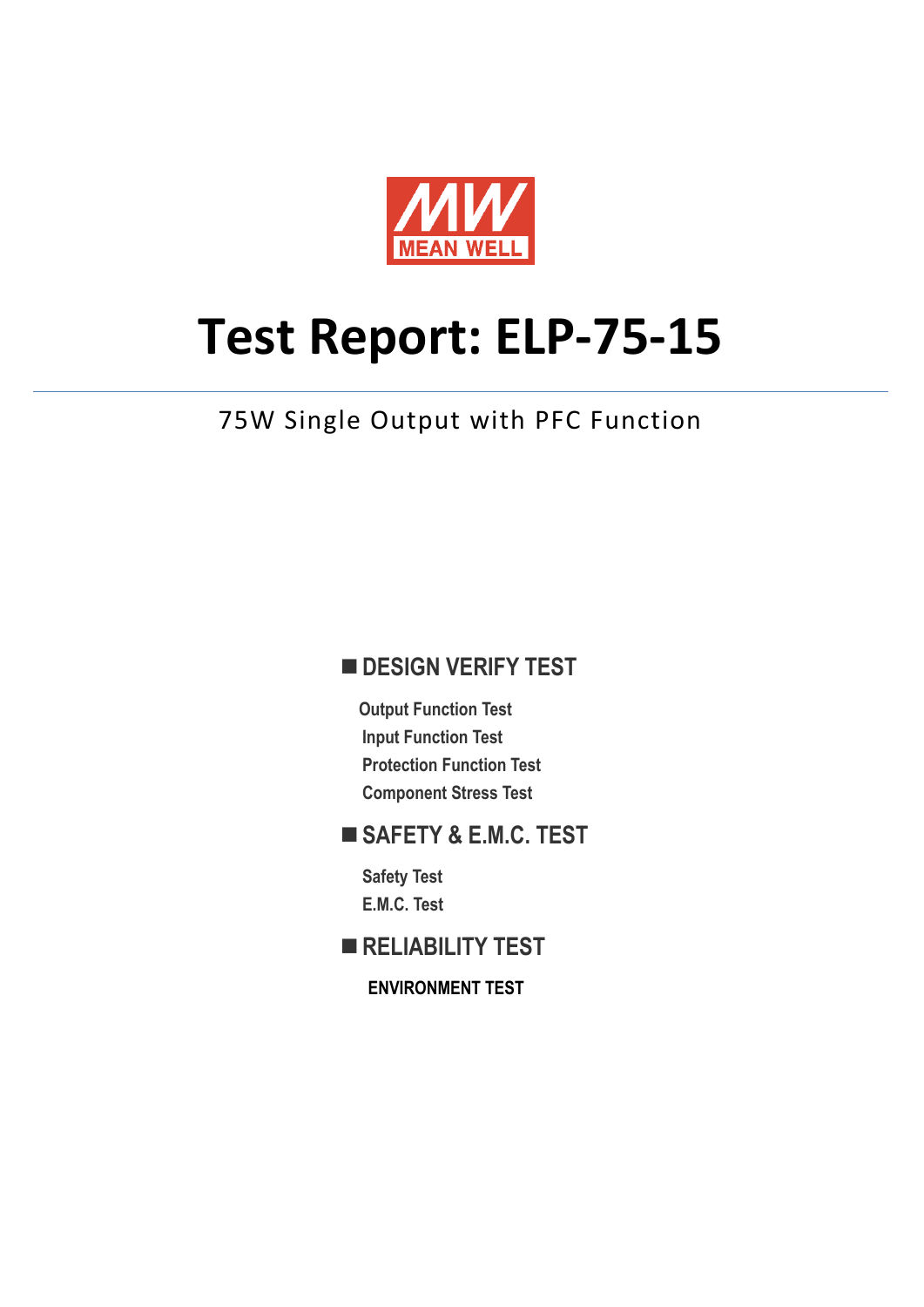

### **DESIGN VERIFY TEST**

### **OUTPUT FUNCTION TEST**

| <b>NO</b>       | <b>TEST ITEM</b>                      | <b>SPECIFICATION</b>                                      | <b>TEST CONDITION</b>                                                       | <b>RESULT</b>                                                                              | <b>VERDICT</b> |
|-----------------|---------------------------------------|-----------------------------------------------------------|-----------------------------------------------------------------------------|--------------------------------------------------------------------------------------------|----------------|
| $\mathbf{1}$    | <b>RIPPLE &amp; NOISE</b>             | V1:150<br>mVp-p (Max)                                     | $I/P$ : 230VAC<br>O/P: FULL LOAD<br>Ta : $25^{\circ}$ C                     | $V1$ :<br>31.2<br>mVp-p (Max)                                                              | P              |
| $\overline{2}$  | <b>OUTPUT VOLTAGE</b><br>ADJUST RANGE | $CH1: 13.5 V - 16.5 V$                                    | I/P: 230 VAC<br>I/P: 115 VAC<br>O/P: MIN LOAD<br>Ta : $25^{\circ}$ C        | 13.155<br>$V -$<br>17.202<br>V/230 VAC<br>$V \sim$<br>13.159<br>17.202<br><b>V/115 VAC</b> | P              |
| $\mathbf{3}$    | <b>OUTPUT VOLTAGE</b><br>TOLERANCE    | $V1: 2\%~2.2\%$ (Max)                                     | I/P: 100 VAC / 264 VAC<br>O/P : FULL/ MIN LOAD<br>Ta : $25^{\circ}$ C       | V1:<br>$\%$ ~<br>%<br>0.08<br>$-0.08$                                                      | P              |
| 4               | LINE REGULATION                       | $V1: 0.5\%~ 0.5$ % (Max)                                  | I/P: 100 VAC ~ 264 VAC<br>O/P: FULL LOAD<br>Ta : $25^{\circ}$ C             | V1:<br>$\%$ ~<br>0.04<br>$-0.04$<br>%                                                      | P              |
| $5\phantom{.0}$ | <b>LOAD REGULATION</b>                | $V1: 1\%~ -1\%$ (Max)                                     | $I/P: 230$ VAC<br>O/P: FULL ~MIN LOAD<br>Ta : $25^{\circ}$ C                | V1:<br>0.08<br>$\%$ ~<br>$-0.08$<br>%                                                      | P              |
| 6               | SET UP TIME                           | 230VAC:<br>2500<br>ms (Max)<br>115VAC:<br>ms(Max)<br>2500 | $I/P$ : 230 VAC<br>I/P: 115 VAC<br>O/P: FULL LOAD<br>Ta : $25^{\circ}$ C    | 230VAC/<br>544<br>ms<br>115VAC/<br>1088<br>ms                                              | P              |
| $\overline{7}$  | <b>RISE TIME</b>                      | 230VAC:<br>50<br>ms (Max)<br>115VAC:<br>ms (Max)<br>50    | $I/P$ : 230 VAC<br>$I/P$ : 115 VAC<br>O/P: FULL LOAD<br>Ta : $25^{\circ}$ C | 230VAC/<br>20<br>ms<br>115VAC/<br>19<br>ms                                                 | P              |
| 8               | HOLD UP TIME                          | 230VAC:<br>ms (TYP)<br>20<br>115VAC:<br>ms (TYP)<br>20    | $I/P$ : 230 VAC<br>I/P: 115 VAC<br>O/P: FULL LOAD<br>Ta : $25^{\circ}$ C    | 230VAC/<br>90<br>ms<br>115VAC/<br>32<br>ms                                                 | P              |
| 9               | OVER/UNDERSHOOT<br><b>TEST</b>        | $< +5\%$                                                  | $I/P: 230$ VAC<br>O/P: FULL LOAD<br>Ta : $25^{\circ}$ C                     | TEST:<br>< 5<br>%                                                                          | P              |
| 10              | DYNAMIC LOAD                          | $V1$ :<br>1500<br>mVp-p                                   | I/P: 230 VAC<br>O/P: FULL /Min LOAD 90%DUTY/<br>1KHZ<br>Ta: $25^{\circ}$ C  | 281<br>mVp-p                                                                               | P              |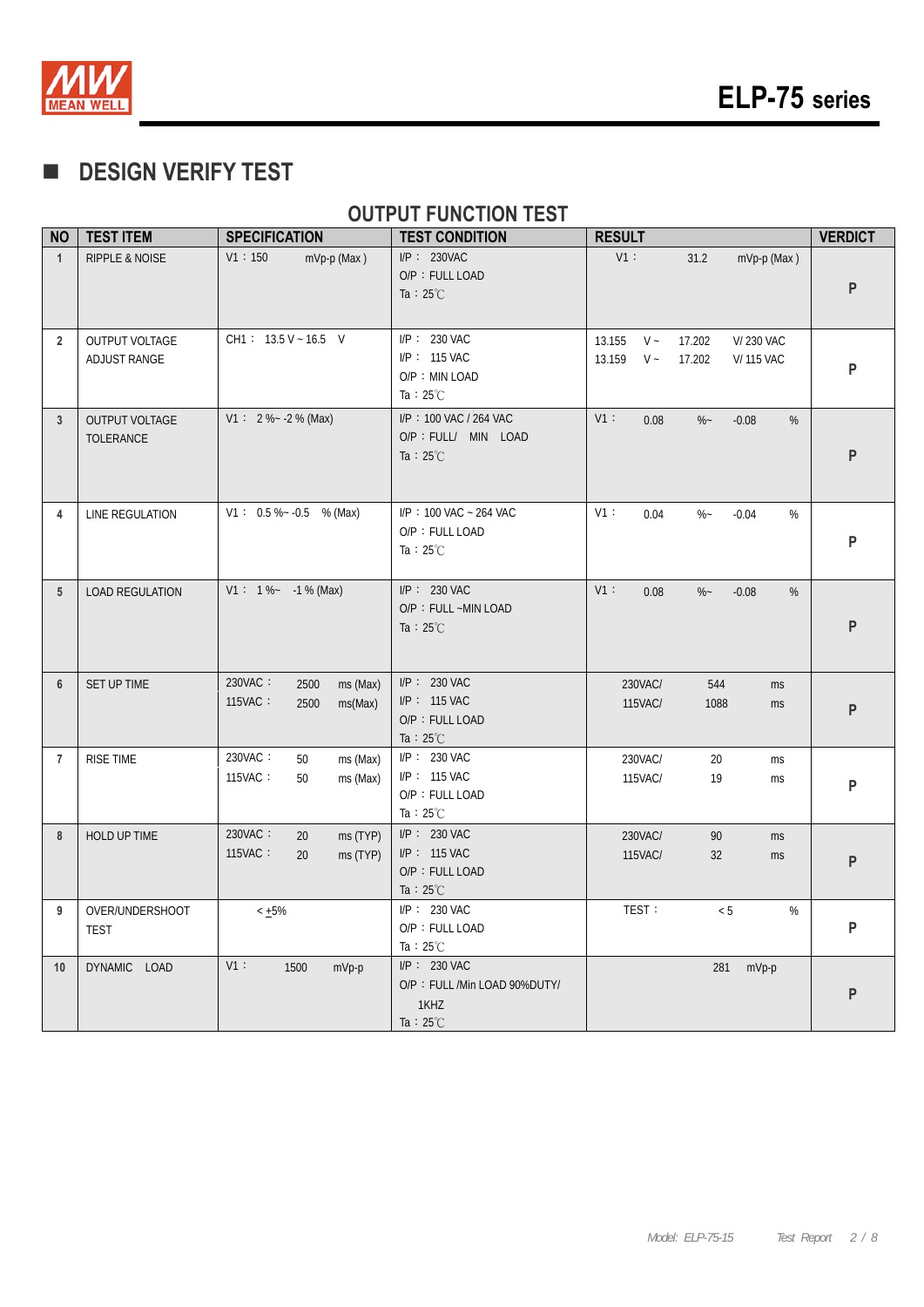

# **ELP-75 series**

#### **INPUT FUNCTION TEST**

| <b>NO</b>      | <b>TEST ITEM</b>           | <b>SPECIFICATION</b>                                    | <b>TEST CONDITION</b>                                                                                                                                                                              | <b>RESULT</b>                                              | <b>VERDICT</b> |
|----------------|----------------------------|---------------------------------------------------------|----------------------------------------------------------------------------------------------------------------------------------------------------------------------------------------------------|------------------------------------------------------------|----------------|
| $\mathbf{1}$   | <b>INPUT VOLTAGE RANGE</b> | 90VAC~264 VAC                                           | I/P: TESTING<br>O/P: FULL LOAD<br>Ta : $25^{\circ}$ C<br>$I/P$ :<br>LOW-LINE-3V= 87 V<br>HIGH-LINE+15%=300 V<br>O/P: FULL/MIN LOAD<br>ON: 30 Sec. OFF: 30 Sec 10MIN<br>(AC POWER ON/OFF NO DAMAGE) | 75V~264V<br>TEST: OK                                       | P              |
| $\overline{2}$ | INPUT FREQUENCY<br>RANGE   | 47HZ ~63 HZ<br>NO DAMAGE OSC                            | $I/P$ : 100 VAC ~ 264 VAC<br>O/P: FULL~MIN LOAD<br>Ta : $25^{\circ}$ C                                                                                                                             | TEST: OK                                                   | P              |
| 3              | POWER FACTOR               | / 230 VAC(TYP)<br>0.95<br>/ 115 VAC(TYP)<br>0.98        | I/P: 230 VAC<br>$I/P$ : 115 VAC<br>O/P: FULL LOAD<br>Ta : $25^{\circ}$ C                                                                                                                           | $PF =$<br>0.97<br>/ 230 VAC<br>$PF =$<br>0.99<br>/ 115 VAC | P              |
| 4              | EFFICIENCY                 | 90% (TYP)                                               | I/P: 230 VAC<br>O/P: FULL LOAD<br>Ta : $25^{\circ}$ C                                                                                                                                              | 91.56<br>%                                                 | P              |
| 5              | <b>INPUT CURRENT</b>       | 230V/<br>1<br>A (TYP)<br>A (TYP)<br>115V/<br>1.8        | $I/P$ : 230 VAC<br>$I/P$ : 115 VAC<br>O/P: FULL LOAD<br>Ta : $25^{\circ}$ C                                                                                                                        | A/230 VAC<br>0.36<br>$=$<br>0.72<br>A/ 115 VAC<br>$=$      | P              |
| 6              | <b>INRUSH CURRENT</b>      | 230V/<br>60<br>A (TYP)<br><b>COLD START</b>             | I/P: 230 VAC<br>O/P: FULL LOAD<br>Ta: $25^{\circ}$ C                                                                                                                                               | 36<br>A/ 230 VAC<br>$=$                                    | P              |
| $\overline{7}$ | <b>LEAKAGE CURRENT</b>     | $\langle$ and $\rangle$<br>$\overline{1}$<br>mA/240 VAC | $I/P$ : 264 VAC<br>O/P: Min LOAD<br>Ta : $25^{\circ}$ C                                                                                                                                            | $L-FG$ :<br>0.44<br>mA<br>$N-FG$ :<br>0.4<br>mA            | ${\sf P}$      |
| 8              | NO LOAD CONSUMPTION        | $\,<\,$<br>/230V<br>0.5W<br>0.5W<br>/115V<br>$\,<\,$    | I/P: 230VAC<br>I/P: 115VAC<br>O/P: Min LOAD<br>Ta : $25^{\circ}$ C                                                                                                                                 | $\,<$<br>0.46<br>W<br>$<\,$<br>0.37<br>W                   | ${\sf P}$      |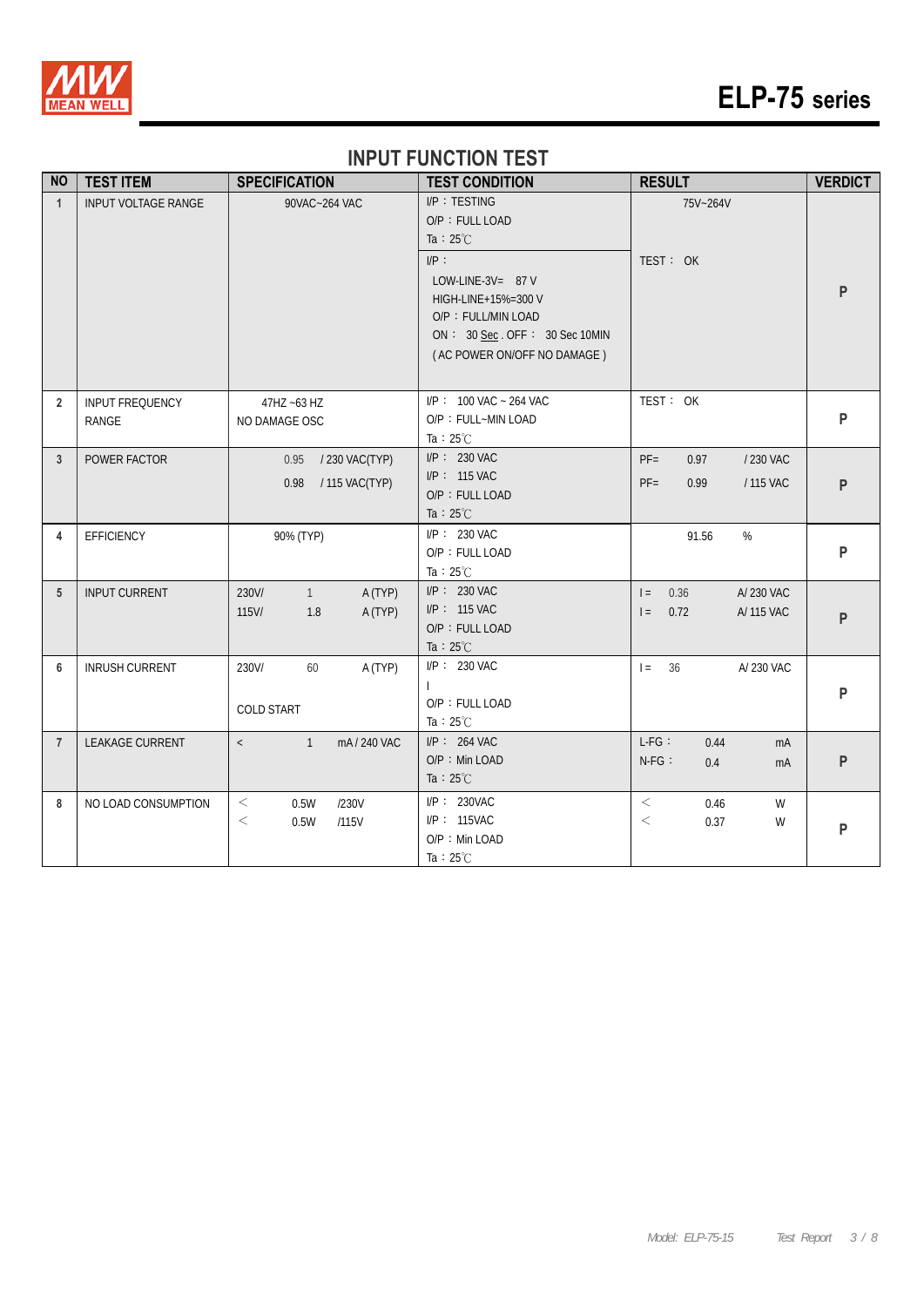

# **ELP-75 series**

#### **PROTECTION FUNCTION TEST**

| <b>NO</b>      | <b>TEST ITEM</b>        | <b>SPECIFICATION</b>                   | <b>TEST CONDITION</b>                                                   | <b>RESULT</b>                                              | <b>VERDICT</b> |
|----------------|-------------------------|----------------------------------------|-------------------------------------------------------------------------|------------------------------------------------------------|----------------|
|                | OVER LOAD PROTECTION    | $105\% - 135$ %                        | $I/P: 230$ VAC<br>$I/P: 115$ VAC<br>O/P: TESTING<br>Ta : $25^{\circ}$ C | 125%/230 VAC<br>125%/115 VAC<br><b>Hiccup Mode</b>         | P              |
| $\overline{2}$ | OVER VOLTAGE PROTECTION | $CH1: 17.25V - 20.25 V$                | $I/P: 230$ VAC<br>I/P: 115 VAC<br>O/P: MIN LOAD<br>Ta : $25^{\circ}$ C  | 19.27V/230 VAC<br>19.28V/115 VAC<br>Shut down Re- power ON | P              |
| $\mathbf{3}$   | SHORT PROTECTION        | SHORT EVERY OUTPUT<br>1 HOUR NO DAMAGE | $I/P$ : 264 VAC<br>O/P: FULL LOAD<br>Ta : $25^{\circ}$ C                | NO DAMAGE<br><b>Hiccup Mode</b>                            | P              |

### **COMPONENT STRESS TEST**

| <b>NO</b>      | <b>TEST ITEM</b>                  | <b>SPECIFICATION</b>     | <b>TEST CONDITION</b>           | <b>RESULT</b> |       |        | <b>VERDICT</b> |
|----------------|-----------------------------------|--------------------------|---------------------------------|---------------|-------|--------|----------------|
| $\mathbf{1}$   | Power Transistor                  | Q 3 Rated:               | $I/P$ : High-Line +3V = 267 V   | (1)           | 592   | $\vee$ |                |
|                | (D to S) or (C to E) Peak Voltage | STP10NK70ZFP 10A/700V    | O/P: (1) Full Load Turn on      | (2)           | 476   | $\vee$ |                |
|                |                                   |                          | (2) Output Short                | (3)           | 588   | V      | P              |
|                |                                   |                          | (3) Fulll load continue         |               |       |        |                |
|                |                                   |                          | Ta: $25^{\circ}$ C              |               |       |        |                |
| $\overline{2}$ | Diode Peak Voltage                | Q101 Rated:              | $I/P$ : High-Line +3V = 267 V   | (1)           | 96.8  | $\vee$ |                |
|                |                                   | IRFB4410ZPbF 97A/100V    | O/P: (1) Full Load Turn on      | (2)           | 90    | $\vee$ |                |
|                |                                   |                          | (2) Output Short                | (3)           | 74.4  | $\vee$ | P              |
|                |                                   |                          | (3) Fulll load continue         |               |       |        |                |
|                |                                   |                          | Ta : $25^{\circ}$ C             |               |       |        |                |
| 3              | Clamp Diode Peak Voltage          | D 2 Rated:               | $I/P$ : High-Line +3V = 267 V   | (1)           | 512   | $\vee$ |                |
|                |                                   | 3A/600V GP30J            | O/P: (1) Dynamic Load           | (2)           | 514   | V      |                |
|                |                                   |                          | 90%Duty/1KHz                    |               |       |        | P              |
|                |                                   |                          | (2) Fulll load continue         |               |       |        |                |
|                |                                   |                          | Ta : $25^{\circ}$ C             |               |       |        |                |
| 4              | Input Capacitor Voltage           | C5 Rated:                | $I/P$ : High-Line +3V = 267 V   | (1)           | 387.2 | $\vee$ |                |
|                |                                   | 100u/420V 105℃ 18*30 PAG | O/P: (1) Full Load Turn on /Off | (2)           | 379.9 | V      |                |
|                |                                   |                          | (2) Min load Turn on /Off       | (3)           | 379.5 | $\vee$ | P              |
|                |                                   |                          | (3) Full Load /Min load         |               |       |        |                |
|                |                                   |                          | Change                          |               |       |        |                |
|                |                                   |                          | Ta : $25^{\circ}$ C             |               |       |        |                |
| 5              | Control IC Voltage Test           | U1 Rated:                | $I/P$ : High-Line +3V = 267 V   | (1)           | 20.57 | V      |                |
|                |                                   | PFC FAN6921MR 11V~30V    | O/P: (1) Full Load Turn on /Off | (2)           | 20.53 | V      |                |
|                |                                   |                          | (2) Min load Turn on /Off       | (3)           | 20.54 | V      |                |
|                |                                   |                          | (3) Full Load /Min load         |               |       |        | P              |
|                |                                   |                          | Change                          |               |       |        |                |
|                |                                   |                          | Ta: $25^{\circ}$ C              |               |       |        |                |
| $6\phantom{1}$ | <b>Power Transistor</b>           | Q1 Rated:                | $I/P$ : High-Line +3V = 267 V   | (1)           | 428   | $\vee$ |                |
|                | (D to S) or (C to E) Peak Voltage | 2SK4106 12A/500V         | O/P: (1) Full Load Turn on      | (2)           | 386   | V      |                |
|                |                                   |                          | (2) Output Short                | (3)           | 410   | V      | P              |
|                |                                   |                          | (3) Fulll load continue         |               |       |        |                |
|                |                                   |                          | Ta: $25^{\circ}$ C              |               |       |        |                |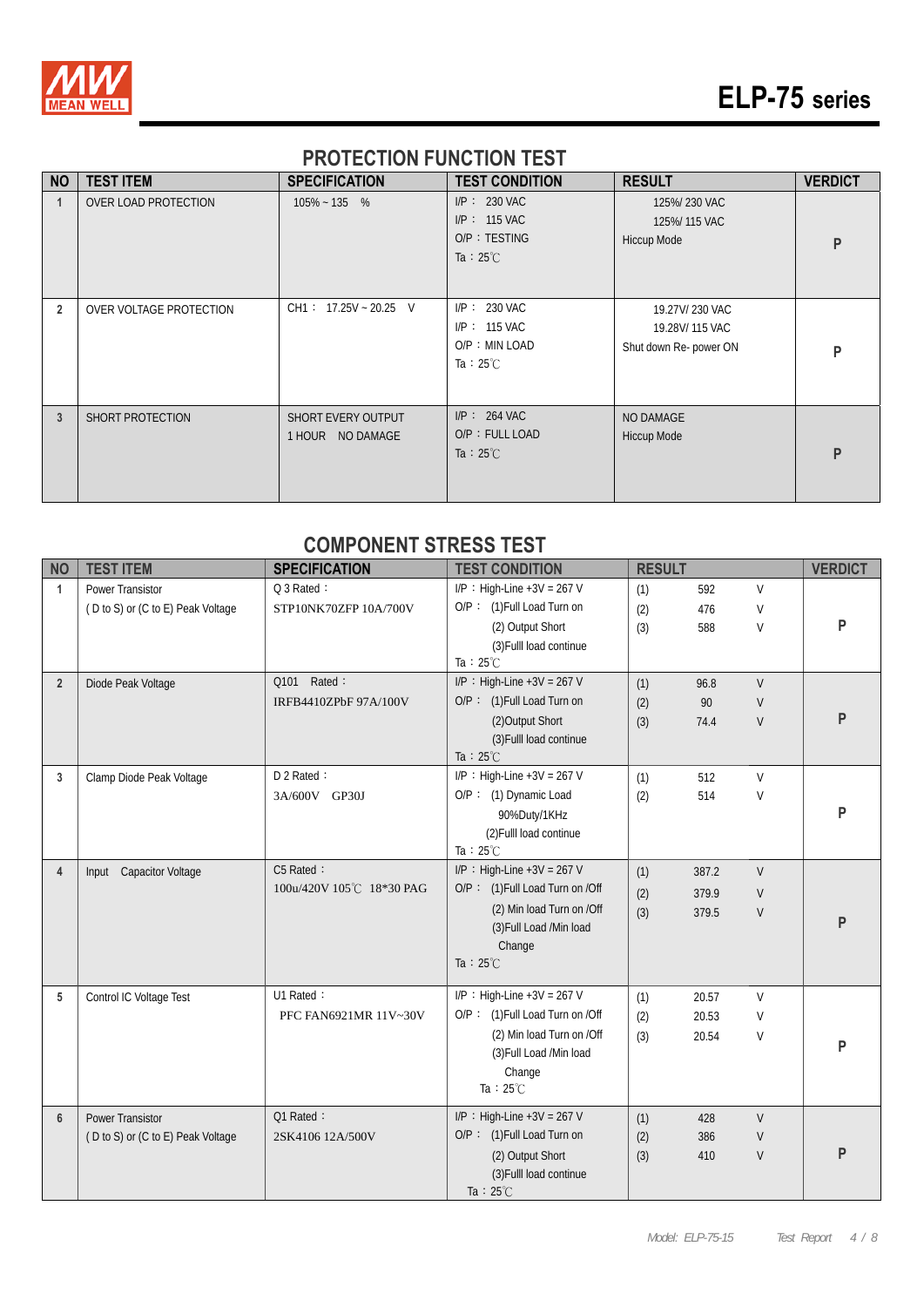

## **SAFETY & E.M.C. TEST**

| <b>SAFETY TEST</b> |                             |                                                                                                |                                                                                                      |                                                     |                                          |                |                |  |  |  |  |
|--------------------|-----------------------------|------------------------------------------------------------------------------------------------|------------------------------------------------------------------------------------------------------|-----------------------------------------------------|------------------------------------------|----------------|----------------|--|--|--|--|
| <b>NO</b>          | <b>TEST ITEM</b>            | <b>SPECIFICATION</b>                                                                           | <b>TEST CONDITION</b>                                                                                | <b>RESULT</b>                                       |                                          |                | <b>VERDICT</b> |  |  |  |  |
|                    | WITHSTAND VOLTAGE           | $I/P$ -O/P : 3 KVAC/min<br>$I/P-FG: 1.5$ KVAC/min<br>$O/P-FG: 0.5$ KVAC/min                    | $I/P$ -O/P : 3.6 KVAC/min<br>$I/P-FG: 1.8 KVAC/min$<br>$O/P-FG: 0.6$ KVAC/min<br>Ta : $25^{\circ}$ C | $I/P$ -O/P:<br>$IP-FG$ :<br>$O/P-FG$ :<br>NO DAMAGE | 5.18<br>3.79<br>7.89                     | mA<br>mA<br>mA | P              |  |  |  |  |
| $\overline{2}$     | <b>ISOLATION RESISTANCE</b> | $I/P$ -O/P: 500VDC>100M $\Omega$<br>$I/P-FG: 500VDC>100M\Omega$<br>$O/P-FG: 500VDC>100M\Omega$ | $I/P$ - $O/P$ :<br>500 VDC<br>$I/P-FG$ :<br>500 VDC<br>$O/P-FG$ :<br>500 VDC<br>Ta: 25℃/70%RH        | $I/P-O/P$ :<br>$IP-FG$ :<br>$O/P-FG$ :<br>NO DAMAGE | 30 <sup>°</sup><br>30 <sup>2</sup><br>30 | GΩ<br>GΩ<br>GΩ | P              |  |  |  |  |
| 3                  | <b>GROUNDING CONTINUITY</b> | FG(PE) TO CHASSIS<br>OR TRACE < $100 \text{ m}\Omega$                                          | $40$ A $/$ 2min<br>Ta: 25℃ / 70%RH                                                                   | 11                                                  | $m\Omega$                                |                | P              |  |  |  |  |
| 4                  | APPROVAL                    | TUV: Certificate $NO$ : R50175193<br>$UL:$ File NO $:$ E183223                                 |                                                                                                      |                                                     |                                          |                |                |  |  |  |  |

#### **E.M.C TEST**

| <b>NO</b>      | <b>TEST ITEM</b>                              | <b>SPECIFICATION</b>                                                | <b>TEST CONDITION</b>                                                       | <b>RESULT</b>                        | <b>VERDICT</b> |
|----------------|-----------------------------------------------|---------------------------------------------------------------------|-----------------------------------------------------------------------------|--------------------------------------|----------------|
| $\mathbf{1}$   | <b>HARMONIC</b>                               | EN61000-3-2<br><b>CLASS A</b><br><b>CLASS D</b>                     | I/P: 230/240/220 VAC/50HZ<br>O/P: 100/75/50/25% LOAD<br>Ta : $25^{\circ}$ C | PASS                                 | P              |
| $\overline{2}$ | <b>CONDUCTION</b>                             | EN55022<br><b>CLASS B</b>                                           | I/P: 230 V (50HZ)/115V(60HZ)<br>O/P: FULL/50% LOAD<br>Ta : $25^{\circ}$ C   | <b>PASS</b><br>Test by certified Lab | P              |
| 3              | <b>RADIATION</b>                              | EN55022<br><b>CLASS B</b>                                           | I/P: 230 V (50HZ)/115V(60HZ)<br>O/P: FULL LOAD<br>Ta : $25^{\circ}$ C       | <b>PASS</b><br>Test by certified Lab | P              |
| $\overline{4}$ | E.S.D                                         | EN61000-4-2<br><b>INDUSTRY</b><br>AIR: 8KV / Contact: 4KV           | I/P: 230 VAC/50HZ<br>O/P: FULL LOAD<br>Ta : $25^{\circ}$ C                  | CRITERIA A                           | P              |
| 5              | E.F.T                                         | EN61000-4-4<br><b>INDUSTRY</b><br>INPUT: 2KV                        | I/P: 230 VAC/50HZ<br>O/P: FULL LOAD<br>Ta : $25^{\circ}$ C                  | CRITERIA A                           | P              |
| $6\phantom{a}$ | <b>SURGE</b>                                  | IEC61000-4-5<br><b>INDUSTRY</b><br>$L-N$ : $2KV$<br>$L, N-PE : 4KV$ | I/P: 230 VAC/50HZ<br>O/P: FULL LOAD<br>Ta : $25^{\circ}$ C                  | CRITERIA A                           | P              |
| $\overline{7}$ | Test by certified Lab $&$ Test Report Prepare |                                                                     |                                                                             |                                      |                |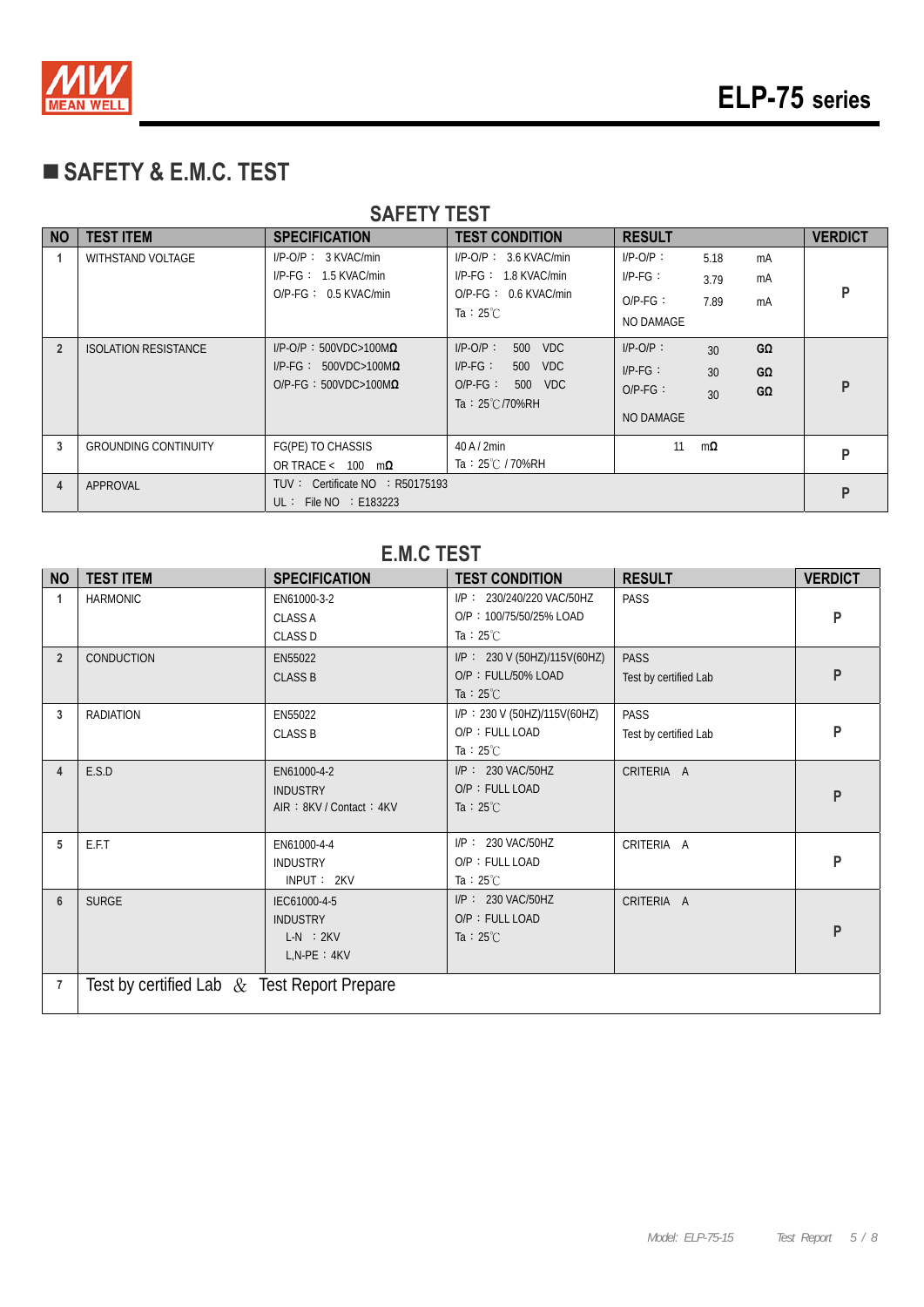

### **RELIABILITY TEST**

|           |                    |                      |                                                     |                                                                      | <b>ENVIRONMENT TEST</b>                                                           |     |                  |                          |                                                    |              |                |
|-----------|--------------------|----------------------|-----------------------------------------------------|----------------------------------------------------------------------|-----------------------------------------------------------------------------------|-----|------------------|--------------------------|----------------------------------------------------|--------------|----------------|
| <b>NO</b> | <b>TEST ITEM</b>   | <b>SPECIFICATION</b> |                                                     |                                                                      | <b>TEST CONDITION</b>                                                             |     |                  | <b>RESULT</b>            |                                                    |              | <b>VERDICT</b> |
| 1.        | THERMO TRACER TEST |                      |                                                     | MODEL: ELP-75-12 TEST CONDITION: 85V FULL LOAD                       |                                                                                   |     |                  | ROOM AMBIENT = $26.3$ °C |                                                    |              |                |
|           | (ROOM AMBIENT)     | $111 -$              |                                                     | 94230001.IRI (定點測溫)                                                  | p 1: 55.2°C 274x, 104y                                                            |     | Position         | P/N                      |                                                    | Temp VERDICT |                |
|           |                    | 101-<br>$91-$        |                                                     |                                                                      | p 2: 51.6 °C 284x, 140y                                                           | 1.  | LF1              | <b>TR790</b>             | 55.2                                               | <b>PASS</b>  |                |
|           |                    | $81 -$               |                                                     |                                                                      | p 3: 63.3 °C 274x, 140y<br>p 4: 55.9°C 244x, 98y                                  | 2.  | LF <sub>2</sub>  | <b>TR929</b>             | 51.6                                               | <b>PASS</b>  |                |
|           |                    | $70-$<br>60-         |                                                     |                                                                      | p 5: 61.1 °C 245x, 135y                                                           | 3.  | B <sub>D</sub> 1 | <b>GBU408</b>            | 63.3                                               | <b>PASS</b>  |                |
|           |                    | 50<br>$39-$          |                                                     |                                                                      | p 6: 68.2°C 225x, 142y<br>p 7: 64.9 C 207x, 140y                                  | 4.  | L3               | TF2083                   | 55.9                                               | <b>PASS</b>  |                |
|           |                    | 29                   |                                                     |                                                                      | p 8: 77.8 °C 185x, 143y<br>p 9: 66.3°C 168x, 118y                                 | 5.  | L1               | <b>TR928</b>             | 61.1                                               | <b>PASS</b>  |                |
|           |                    | 19                   |                                                     |                                                                      | p10: 60.9 C 149x, 116y                                                            | 6.  | D <sub>1</sub>   | <b>MUR460</b>            | 68.2                                               | <b>PASS</b>  |                |
|           |                    | 的颞端胸壁<br>喹<br>白重加周整  | 標:128, 14<br>原資料溫度: 27.0℃(E0.94)                    |                                                                      | p11: 57.7°C 213x, 156y<br>p12: 65.2 °C 187x, 156y                                 | 7.  | <b>R28</b>       | 0.27R                    | 64.9                                               | <b>PASS</b>  | P              |
|           |                    | 高温105.2℃             | 放射率:0.94<br>補正後溫度: 27.0℃(E0.94)                     |                                                                      | p13: 51.2°C 105x, 133y 8.<br>p14: 55.6°C 47x, 111y                                |     | D <sub>2</sub>   | GP <sub>20</sub> K       | 77.8                                               | <b>PASS</b>  |                |
|           |                    | 氏温25.0℃              | 環境 溫度:30.8℃                                         |                                                                      | p15: 51.2 °C 50x, 92y                                                             | 9.  | T1               | <b>TF2086</b>            | 66.3                                               | <b>PASS</b>  |                |
|           |                    |                      | 最高溫(H):105.2℃ 座標: 30,112<br>最低溫(L):25.0℃ 座標: 20,233 | 全域放射率: 0.940                                                         | 日 期: 2009/ 4/23<br>時間: 11:22:40                                                   | 10. | T1               | <b>TF2086</b>            | 60.9                                               | <b>PASS</b>  |                |
|           |                    |                      |                                                     |                                                                      |                                                                                   | 11  | Q1               | 2SK4106                  | 57.7                                               | <b>PASS</b>  |                |
|           |                    |                      |                                                     |                                                                      |                                                                                   | 12  | O <sub>3</sub>   |                          | STP10NK70ZFP 65.2                                  | <b>PASS</b>  |                |
|           |                    |                      |                                                     |                                                                      |                                                                                   | 13  | Q101             | <b>IRFB3607</b>          | 51.6                                               | <b>PASS</b>  |                |
|           |                    |                      |                                                     |                                                                      |                                                                                   | 14. | C <sub>111</sub> | 470U/25V                 | 55.6                                               | <b>PASS</b>  |                |
|           |                    |                      |                                                     |                                                                      |                                                                                   | 15. | L <sub>100</sub> | <b>RB019</b>             | 51.2                                               | <b>PASS</b>  |                |
|           |                    |                      |                                                     | 1. ROOM AMBIENT BURN-IN: 1.5 HRS<br>2. HIGH AMBIENT BURN-IN: 2.5 HRS | $IP: 230VAC$ O/P: FULL LOAD Ta= 28.9 °C<br>$IP: 230VAC$ O/P: FULL LOAD Ta=53.6 °C |     |                  |                          |                                                    |              |                |
|           |                    | NO                   | Position                                            |                                                                      | P/N                                                                               |     |                  | Ta= 28.9 °C              | ROOM AMBIENT HIGH AMBIENT<br>Ta= 53.6 $^{\circ}$ C |              |                |
|           |                    |                      | LF <sub>2</sub>                                     |                                                                      | <b>TR929</b>                                                                      |     |                  | $41.0^{\circ}$ C         | $62.5^{\circ}$ C                                   |              |                |
|           |                    | $\overline{2}$       | L3                                                  |                                                                      | TF2083                                                                            |     |                  | $51.0^{\circ}$ C         | 72.6°C                                             |              |                |
|           |                    | $\overline{3}$       | L1                                                  |                                                                      | <b>TR928</b>                                                                      |     |                  | $52.5^{\circ}$ C         | 73.8°C                                             |              |                |
|           |                    | $\overline{4}$       | T1                                                  |                                                                      | TF2086                                                                            |     |                  | $66.3^{\circ}$ C         | $87.9^{\circ}$ C                                   |              |                |
|           |                    | 5                    | Q1                                                  |                                                                      | 2SK4106 12A/500V                                                                  |     |                  | 56.8°C                   | 77.3°C                                             |              |                |
|           |                    | 6                    | Q <sub>3</sub>                                      |                                                                      | STP10NK70ZFP10A/700V                                                              |     |                  | 59.0°C                   | 80.4°C                                             |              |                |
|           |                    | $\overline{7}$       | D <sub>1</sub>                                      |                                                                      | MUR460 4A/600V                                                                    |     |                  | $64.7^{\circ}$ C         | 84.4°C                                             |              |                |
|           |                    | 8                    | D <sub>2</sub>                                      |                                                                      | 2A/800V GP20K                                                                     |     |                  | 84.8°C                   | 107.9°C                                            |              |                |
|           |                    | 9                    | R9                                                  |                                                                      | TVS P6KE300A                                                                      |     |                  | $68.7^{\circ}$ C         | $90.2^\circ C$                                     |              | P              |
|           |                    | 10                   | C <sub>5</sub>                                      |                                                                      | 100u/420V 105℃ 18*30 PAG                                                          |     |                  | $51.8^{\circ}$ C         | $76.8^{\circ}$ C                                   |              |                |
|           |                    | 11                   | C61                                                 |                                                                      | 33u/50V L5Kh 6.3*11 KY                                                            |     |                  | $56.4^{\circ}$ C         | 80.7°C                                             |              |                |
|           |                    | 12                   | C18                                                 |                                                                      | 22u/50V L5Kh 5*11 KY                                                              |     |                  | 54.9°C                   | 79.9°C                                             |              |                |
|           |                    | 13                   | C150                                                |                                                                      | 100u/25V UL10Kh 6.3*11 YXM                                                        |     |                  | 43.8°C                   | 68.3°C                                             |              |                |
|           |                    | 14                   | C151                                                |                                                                      | 100u/25V UL10Kh 6.3*11 YXM                                                        |     |                  | 41.4°C                   | 65.4°C                                             |              |                |
|           |                    | 15                   | C <sub>105</sub>                                    |                                                                      | 820u/25V UL10Kh 10*20 ZLH                                                         |     |                  | 50.3°C                   | 70.7°C                                             |              |                |
|           |                    | 16                   | C106                                                |                                                                      | 820u/25V UL10Kh 10*20 ZLH                                                         |     |                  | 49.6°C                   | 70.1°C                                             |              |                |
|           |                    | 17                   | C <sub>107</sub>                                    |                                                                      | 820u/25V UL10Kh 10*20 ZLH                                                         |     |                  | 44.8°C                   | 67.2°C                                             |              |                |
|           |                    | 18                   | C109                                                |                                                                      | 820u/25V UL10Kh 10*20 ZLH                                                         |     |                  | 49.5°C                   | 67.0°C                                             |              |                |
|           |                    | 19                   | C110                                                |                                                                      | 820u/25V UL10Kh 10*20 ZLH                                                         |     |                  | 48.6°C                   | 66.7°C                                             |              |                |
|           |                    | 20                   | C111                                                |                                                                      | 470u/25V L7Kh 10*16 YXG                                                           |     |                  | 53.4°C                   | 67.5°C                                             |              |                |
|           |                    | 21                   | Q102                                                |                                                                      | IRFB3607PBF 80A/75V                                                               |     |                  | 53.4°C                   | 77.1°C<br>72.9°C                                   |              |                |
|           |                    | 22                   | BD1<br>U1                                           |                                                                      | 4A/800V GLASS GBU408<br>PFC FAN6921MR                                             |     |                  | 52.0°C<br>67.4°C         | 90.7°C                                             |              |                |
|           |                    | 23                   |                                                     |                                                                      |                                                                                   |     |                  |                          |                                                    |              |                |
|           |                    |                      |                                                     |                                                                      |                                                                                   |     |                  |                          |                                                    |              |                |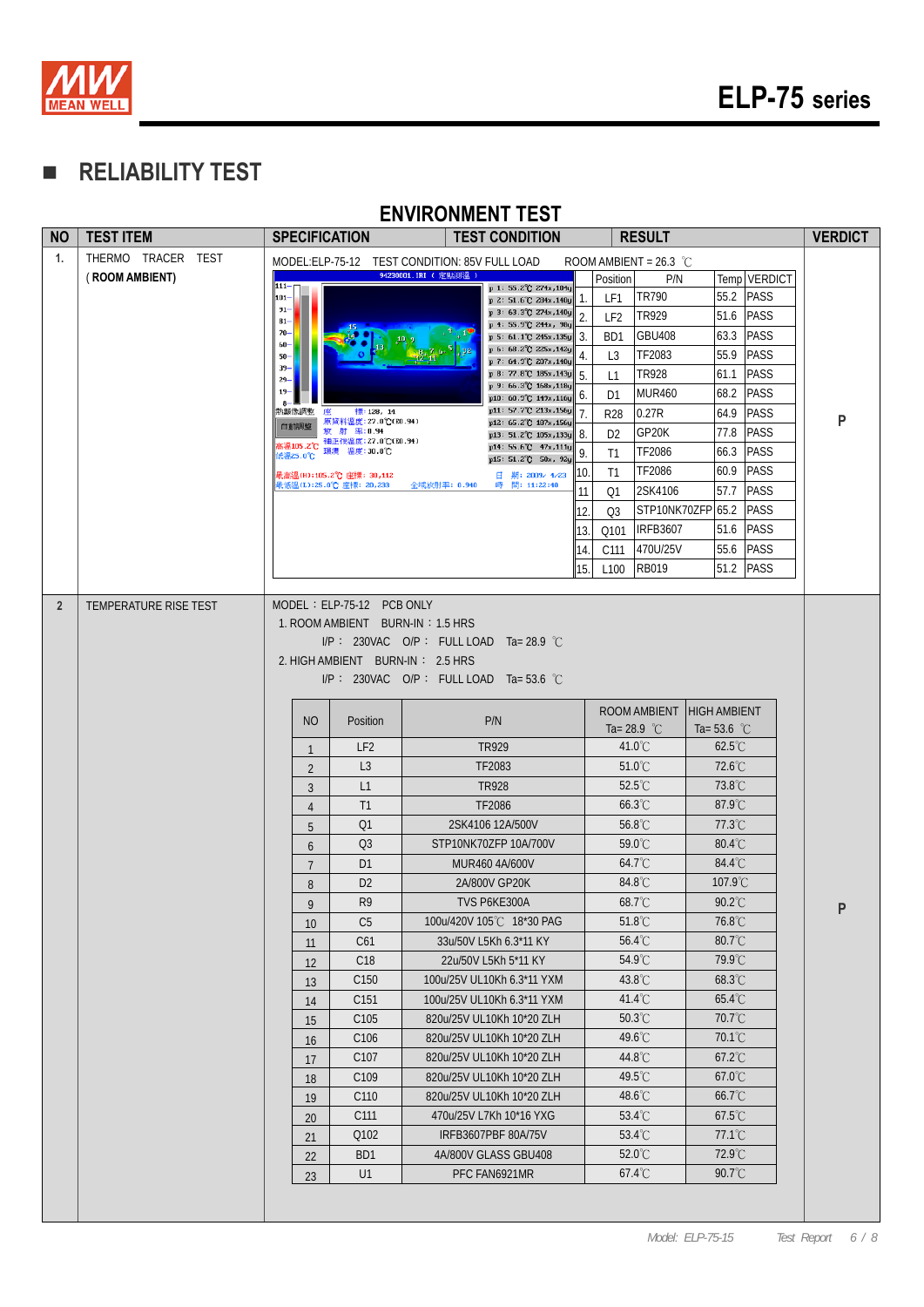

|                |                          |                | MODEL : ELP-75-12 WITH CASE<br>1. ROOM AMBIENT BURN-IN: 12 HRS<br>2. HIGH AMBIENT BURN-IN: 2 HRS | $I/P$ : 230VAC O/P: FULLLOAD Ta= 27.1 °C<br>$I/P$ : 230VAC O/P: FULLLOAD Ta=51.1 °C |                       |              |                                              |   |
|----------------|--------------------------|----------------|--------------------------------------------------------------------------------------------------|-------------------------------------------------------------------------------------|-----------------------|--------------|----------------------------------------------|---|
|                |                          | N <sub>O</sub> | Position                                                                                         | P/N                                                                                 | Ta= 27.1 $^{\circ}$ C | ROOM AMBIENT | <b>HIGH AMBIENT</b><br>Ta= 51.1 $^{\circ}$ C |   |
|                |                          | $\mathbf{1}$   | LF <sub>2</sub>                                                                                  | TR929                                                                               | $43.7^{\circ}$ C      |              | $63.5^{\circ}$ C                             |   |
|                |                          | 2              | L3                                                                                               | TF2083                                                                              | $54.9^{\circ}$ C      |              | 74.0°C                                       |   |
|                |                          | 3              | L1                                                                                               | <b>TR928</b>                                                                        | $51.8^{\circ}$ C      |              | 71.6°C                                       |   |
|                |                          | 4              | T1                                                                                               | TF2086                                                                              | $68.9^{\circ}$ C      |              | $88.4^{\circ}$ C                             |   |
|                |                          | 5              | Q1                                                                                               | 2SK4106 12A/500V                                                                    | $51.5^{\circ}$ C      |              | 72.4°C                                       |   |
|                |                          | 6              | Q <sub>3</sub>                                                                                   | STP10NK70ZFP 10A/700V                                                               | 55.9°C                |              | 77.2°C                                       |   |
|                |                          | $\overline{7}$ | D <sub>1</sub>                                                                                   | MUR460 4A/600V                                                                      | $60.1^{\circ}$ C      |              | $80.4^{\circ}$ C                             |   |
|                |                          | 8              | D <sub>2</sub>                                                                                   | 2A/800V GP20K                                                                       | 74.8°C                |              | 97.1°C                                       |   |
|                |                          | 9              | R <sub>9</sub>                                                                                   | TVS P6KE300A                                                                        | 70.8°C                |              | $91.8^{\circ}$                               |   |
|                |                          | 10             | C <sub>5</sub>                                                                                   | 100u/420V 105℃ 18*30 PAG                                                            | $54.9^{\circ}$ C      |              | 75.6℃                                        |   |
|                |                          | 11             | C61                                                                                              | 33u/50V L5Kh 6.3*11 KY                                                              | 53.9°C                |              | 75.1°C                                       |   |
|                |                          | 12             | C <sub>18</sub>                                                                                  | 22u/50V L5Kh 5*11 KY                                                                | 54.6°C                |              | 75.9°C                                       |   |
|                |                          | 13             | C <sub>150</sub>                                                                                 | 100u/25V UL10Kh 6.3*11 YXM                                                          | $46.6^{\circ}$ C      |              | 67.7°C                                       |   |
|                |                          | 14             | C <sub>151</sub>                                                                                 | 100u/25V UL10Kh 6.3*11 YXM                                                          | 44.1°C                |              | 66.0°C                                       |   |
|                |                          | 15             | C105                                                                                             | 820u/25V UL10Kh 10*20 ZLH                                                           | 47.6°C                |              | 69.3°C                                       |   |
|                |                          | 16             | C106                                                                                             | 820u/25V UL10Kh 10*20 ZLH                                                           | $48.5^{\circ}$ C      |              | 69.9°C                                       |   |
|                |                          | 17             | C <sub>107</sub>                                                                                 | 820u/25V UL10Kh 10*20 ZLH                                                           | $47.1^{\circ}$        |              | 69.1°C                                       |   |
|                |                          | 18             | C109                                                                                             | 820u/25V UL10Kh 10*20 ZLH                                                           | 46.6°C                |              | 68.1°C                                       |   |
|                |                          | 19             | C110                                                                                             | 820u/25V UL10Kh 10*20 ZLH                                                           | $45.8^{\circ}$ C      |              | 67.6°C                                       |   |
|                |                          | 20             | C111                                                                                             | 470u/25V L7Kh 10*16 YXG                                                             | 44.4°C                |              | $66.4^{\circ}$ C                             |   |
|                |                          | 21             | Q102                                                                                             | IRFB3607PBF 80A/75V                                                                 | 53.8°C                |              | 74.9°C                                       |   |
|                |                          | 22             | BD1                                                                                              | 4A/800V GLASS GBU408                                                                | 48.2°C                |              | $68.4^{\circ}$ C                             |   |
|                |                          | 23             | U1                                                                                               | PFC FAN6921MR                                                                       | 67.3°C                |              | 88.1°C                                       |   |
| 3              | OVER LOAD BURN-IN TEST   | NO DAMAGE      |                                                                                                  | $I/P: 230$ VAC                                                                      |                       | TEST: OK     |                                              |   |
|                |                          | 1 HOUR (MIN)   |                                                                                                  | O/P: 123 % LOAD                                                                     |                       |              |                                              | P |
|                |                          |                |                                                                                                  | Ta : $25^{\circ}$ C                                                                 |                       |              |                                              |   |
| $\overline{4}$ | <b>LOW TEMPERATURE</b>   |                | TURN ON AFTER 2 HOUR                                                                             | I/P: 264VAC/100VAC                                                                  |                       | TEST: OK     |                                              |   |
|                | TURN ON TEST             |                |                                                                                                  | O/P: 100 % LOAD                                                                     |                       |              |                                              | P |
|                |                          |                |                                                                                                  | Ta= $-30$ °C                                                                        |                       |              |                                              |   |
| 5              | <b>HIGH HUMIDITY</b>     | AFTER 12 HOURS |                                                                                                  | $I/P$ : 272 VAC                                                                     |                       | TEST: OK     |                                              |   |
|                | <b>HIGH TEMPERATURE</b>  | IN CHAMBER ON  |                                                                                                  | O/P: FULL LOAD                                                                      |                       |              |                                              |   |
|                | HIGH VOLTAGE             | CONTROL 50 °C  |                                                                                                  | Ta= 50 $^{\circ}$ C                                                                 |                       |              |                                              | P |
|                | TURN ON TEST             | NO DAMAGE      |                                                                                                  | HUMIDITY= 95 %R.H                                                                   |                       |              |                                              |   |
| 6              | TEMPERATURE              |                | $\pm$ 0.03 %(0~50°C)                                                                             | $I/P$ : 230 VAC                                                                     |                       |              | $+$ 0.1 %(0~50°C)                            |   |
|                | COEFFICIENT              |                |                                                                                                  | O/P: FULL LOAD                                                                      |                       |              |                                              |   |
|                |                          |                |                                                                                                  |                                                                                     |                       |              |                                              | P |
|                |                          |                |                                                                                                  |                                                                                     |                       |              |                                              |   |
| 7              | STORAGE TEMPERATURE TEST |                |                                                                                                  | 1. Thermal shock Temperature: $-45^{\circ}\text{C} \sim +90^{\circ}\text{C}$        |                       | OK           |                                              |   |
|                |                          |                | 2. Temperature change rate $:25^{\circ}\text{C}$ / MIN                                           |                                                                                     |                       |              |                                              |   |
|                |                          |                |                                                                                                  | 3. Dwell time low and high temperature : 30 MIN/EACH                                |                       |              |                                              | P |
|                |                          |                | 4. Total test cycle: 5 CYCLE                                                                     |                                                                                     |                       |              |                                              |   |
|                |                          |                | 5. Input/Output condition: STATIC                                                                |                                                                                     |                       |              |                                              |   |